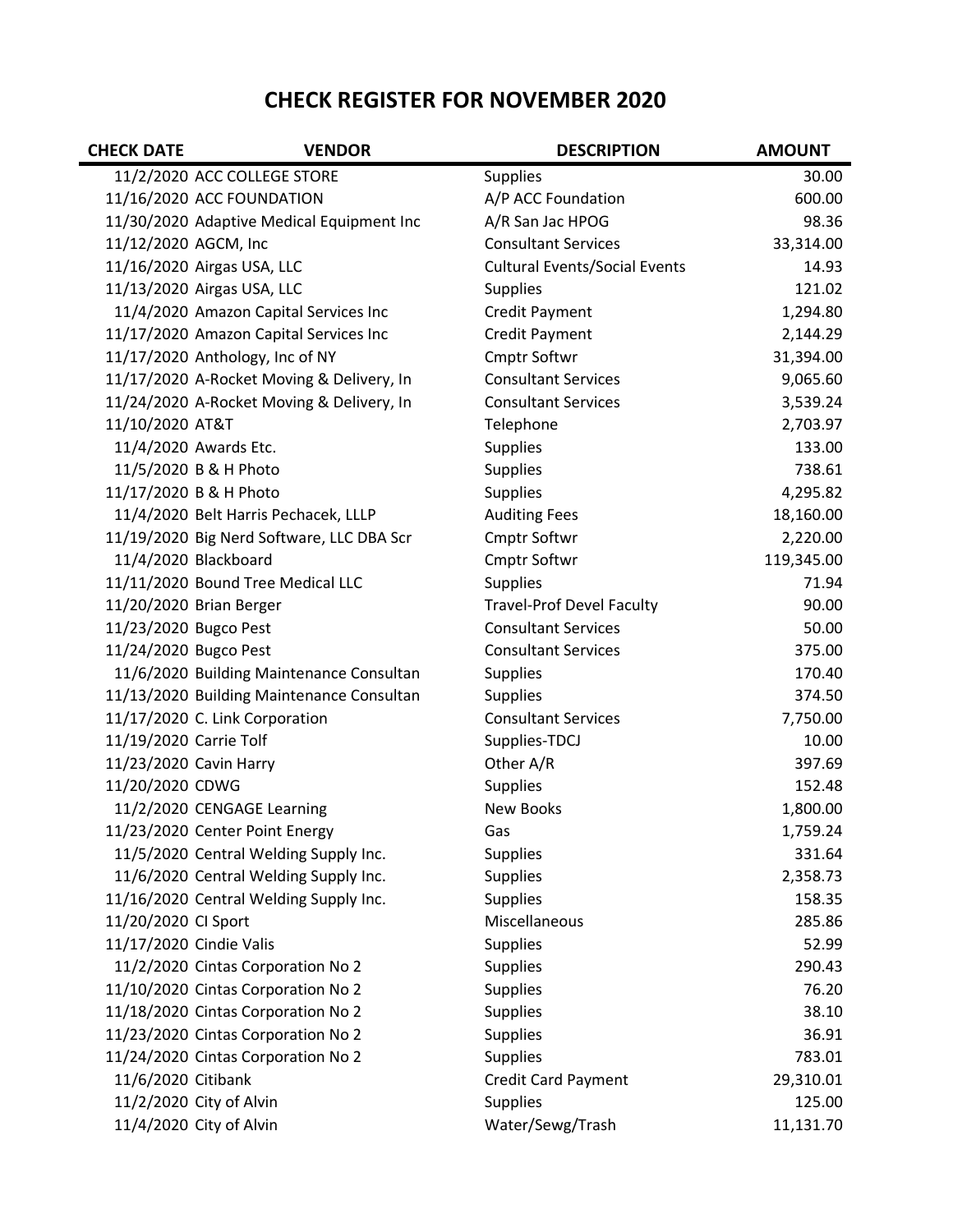|                       | 11/17/2020 City of Friendswood            | Sponsor A/R                      | 328.00    |
|-----------------------|-------------------------------------------|----------------------------------|-----------|
|                       | 11/17/2020 City of Friendswood            | Sponsor A/R                      | 475.00    |
|                       | 11/30/2020 Coburn Supply Company Inc      | <b>Supplies</b>                  | 897.38    |
|                       | 11/30/2020 Comcast Business               | Equip Maint/Rentl                | 2,312.08  |
|                       | 11/10/2020 Community Impact Newspaper     | Advert/Recruitng                 | 1,230.00  |
|                       | 11/13/2020 Competitive Edge Software Llc  | Cmptr Softwr                     | 5,624.32  |
| 11/6/2020 Cop Stop    |                                           | <b>Supplies</b>                  | 328.00    |
|                       | 11/4/2020 Corporate Risk Holdings III, I  | Personnel Actions/Other          | 601.65    |
|                       | 11/2/2020 D & H Distributors              | Miscellaneous                    | 1,643.42  |
|                       | 11/16/2020 Dan Latham                     | <b>Consultant Services</b>       | 150.00    |
|                       | 11/16/2020 David Mercier                  | <b>Consultant Services</b>       | 150.00    |
|                       | 11/18/2020 dba Area Safe & Lock           | <b>Supplies</b>                  | 130.68    |
|                       | 11/20/2020 dba Area Safe & Lock           | <b>Supplies</b>                  | 17.00     |
|                       | 11/23/2020 dba Area Safe & Lock           | <b>Supplies</b>                  | 46.00     |
|                       | 11/30/2020 dba Area Safe & Lock           | <b>Supplies</b>                  | 562.50    |
|                       | 11/2/2020 Dell Marketing LP               | Supplies                         | 476.78    |
| 11/4/2020 Digital Pix |                                           | Supplies                         | 19.00     |
|                       | 11/20/2020 Dura Pier Facilities Services, | <b>Consultant Services</b>       | 7,608.44  |
|                       | 11/17/2020 Earthwise Environmental Inc    | <b>Consultant Services</b>       | 738.00    |
|                       | 11/6/2020 Edmund D. Luquette, III         | <b>Travel-Prof Devel Faculty</b> | 95.00     |
|                       | 11/17/2020 Elliott Electric Supply Inc    | <b>Supplies</b>                  | 140.28    |
|                       | 11/17/2020 Ellucian Company LP            | <b>Consultant Services</b>       | 8,839.50  |
|                       | 11/19/2020 Evelyn Jammer                  | Travel-TDCJ                      | 226.95    |
|                       | 11/23/2020 Ewing Irrigation Products Inc  | <b>Supplies</b>                  | 1,112.04  |
|                       | 11/30/2020 ExamSoft Worldwide Inc         | <b>Supplies</b>                  | 17.00     |
|                       | 11/5/2020 Fastenal Company                | <b>Supplies</b>                  | 83.52     |
|                       | 11/2/2020 Federal Express                 | Freight                          | 183.97    |
|                       | 11/30/2020 GatesAir Inc                   | <b>Supplies</b>                  | 3,164.94  |
|                       | 11/4/2020 Goodyear Commercial Tire & Ser  | <b>Consultant Services</b>       | 1,134.00  |
| 11/24/2020 Grainger   |                                           | COVID-19 Expenses                | 1,209.50  |
|                       | 11/4/2020 Granite Telecommunications LLC  | Telephone                        | 2,407.94  |
|                       | 11/3/2020 Harris County Treasurer         | <b>Consultant Services</b>       | 688.50    |
|                       | 11/20/2020 Hedrick's Catering & Events    | Coffee Bar Items for Resale      | 870.00    |
|                       | 11/6/2020 Home Depot                      | <b>Supplies</b>                  | 2,566.64  |
|                       | 11/3/2020 Houston Community Newspapers    | Advert/Recruitng                 | 1,475.00  |
|                       | 11/24/2020 Hummert International          | <b>Supplies</b>                  | 499.04    |
|                       | 11/23/2020 Huntington Oaks Apartments     | <b>Athletic Housing</b>          | 600.00    |
|                       | 11/23/2020 Huntington Oaks Apartments     | <b>Athletic Housing</b>          | 950.00    |
|                       | 11/6/2020 Ian Baldwin                     | Cinema Club                      | 80.00     |
|                       | 11/2/2020 Ingram Book Company             | <b>New Books</b>                 | 231.10    |
|                       | 11/4/2020 Iron Mountain Inc               | Shredding                        | 1,361.87  |
|                       | 11/3/2020 JD Palatine, LLC                | Personnel Actions/Other          | 23.60     |
|                       | 11/10/2020 Joe's Barbeque Co              | <b>Supplies</b>                  | 3,926.40  |
|                       | 11/3/2020 Jonathan Parks                  | Supplies-Students                | 6,300.00  |
|                       | 11/19/2020 Jose R. Ortiz                  | <b>Consultant Services</b>       | 100.00    |
|                       | 11/18/2020 Journey Ed.Com Inc             | <b>Cmptr Softwr</b>              | 25,935.00 |
| 11/17/2020 JRC-DMS    |                                           | <b>Supplies</b>                  | 2,000.00  |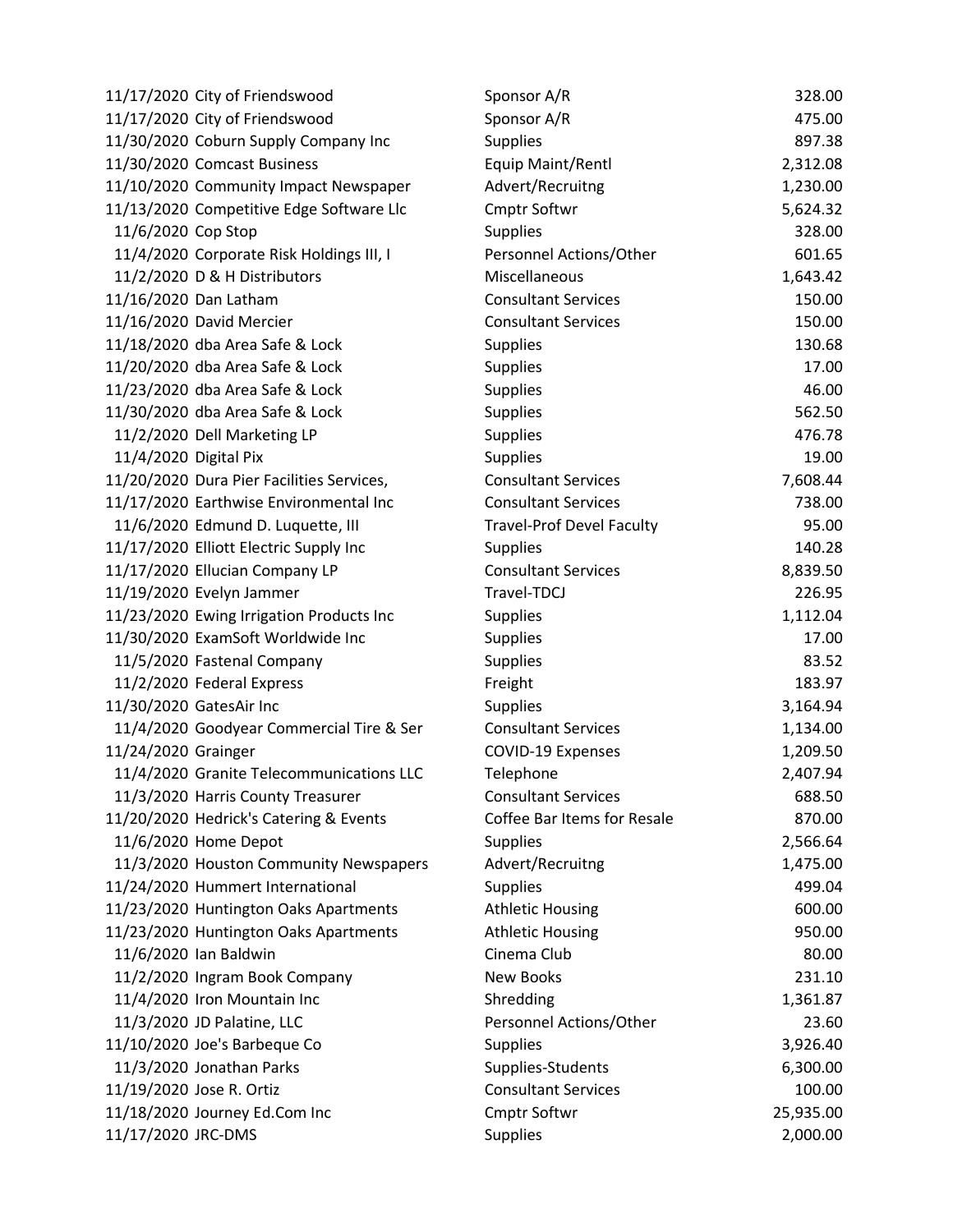|                        | 11/5/2020 JT Repair, Inc.                 | <b>Supplies</b>                | 596.39       |
|------------------------|-------------------------------------------|--------------------------------|--------------|
|                        | 11/21/2020 Kan Yeung DBA Ikan Internation | <b>Supplies</b>                | 4,599.88     |
|                        | 11/24/2020 Keith Martin                   | <b>Supplies</b>                | 100.00       |
|                        | 11/23/2020 Kenton Apartments              | <b>Athletic Housing</b>        | 1,800.00     |
|                        | 11/12/2020 Kirstin Whitmire               | <b>Travel/Prof Development</b> | 17.02        |
|                        | 11/4/2020 Konica Minolta                  | <b>Consultant Services</b>     | 507.01       |
|                        | 11/17/2020 Konica Minolta                 | Equipment                      | 1,833.60     |
| 11/2/2020 Koza Inc     |                                           | Miscellaneous                  | 230.87       |
|                        | 11/9/2020 Lonestar Forklift 2017 USA Inc  | <b>Consultant Services</b>     | 1,035.30     |
|                        | 11/20/2020 Madison N. Turner              | <b>Supplies</b>                | 40.58        |
|                        | 11/2/2020 Mccoy Health Science Sup        | Miscellaneous                  | 255.13       |
|                        | 11/23/2020 Meadow Park Apartments         | <b>Athletic Housing</b>        | 600.00       |
|                        | 11/23/2020 Meadow Park Apartments         | <b>Athletic Housing</b>        | 1,200.00     |
|                        | 11/23/2020 Meadow Park Apartments         | <b>Athletic Housing</b>        | 900.00       |
|                        | 11/23/2020 Meadow Park Apartments         | <b>Athletic Housing</b>        | 600.00       |
|                        | 11/3/2020 Meggitt Training Systems, Inc.  | <b>Consultant Services</b>     | 232,039.99   |
|                        | 11/30/2020 Meggitt Training Systems, Inc. | <b>Consultant Services</b>     | 88,606.37    |
|                        | 11/24/2020 MGM Turf Inc.                  | <b>Supplies</b>                | 450.00       |
|                        | 11/2/2020 Ms. Sara N. Bouse               | <b>Supplies</b>                | 81.85        |
|                        | 11/3/2020 Ms. Sara N. Bouse               | Travel-TDCJ                    | 1,634.34     |
|                        | 11/23/2020 Mvap Medical Supplies Inc      | Supplies                       | 134.00       |
| 11/19/2020 NACEP, Inc. |                                           | <b>Supplies</b>                | 560.00       |
|                        | 11/18/2020 National Appraisal Partners, L | <b>Consultant Services</b>     | 5,000.00     |
|                        | 11/2/2020 Nebraska Book Company, Inc      | New Books                      | 725.59       |
|                        | 11/23/2020 Newport Oaks Apartments        | <b>Athletic Housing</b>        | 300.00       |
|                        | 11/13/2020 Office Depot Business Services | Credit Payment                 | 6,559.82     |
|                        | 11/16/2020 Oracle America Inc             | <b>Cmptr Softwr</b>            | 100.00       |
|                        | 11/11/2020 O'Reilly Auto Parts            | <b>Supplies</b>                | 399.13       |
|                        | 11/18/2020 O'Reilly Auto Parts            | <b>Supplies</b>                | 29.65        |
|                        | 11/19/2020 O'Reilly Auto Parts            | <b>Supplies</b>                | 935.74       |
|                        | 11/23/2020 O'Reilly Auto Parts            | <b>Supplies</b>                | 231.20       |
|                        | 11/20/2020 OSC Holdings, LLC DBA O'Donnel | <b>Consultant Services</b>     | 1,091,871.52 |
|                        | 11/23/2020 OSC Holdings, LLC DBA O'Donnel | <b>Consultant Services</b>     | 545,256.61   |
|                        | 11/18/2020 Oslin Nation                   | <b>Supplies</b>                | 109.86       |
|                        | 11/16/2020 Paradigm Shift, LLP            | Supplies-Students              | 3,800.00     |
|                        | 11/2/2020 Pearson Education, Inc.         | <b>New Books</b>               | 17,686.35    |
|                        | 11/2/2020 Pens, Etc. Inc.                 | Miscellaneous                  | 34.52        |
|                        | 11/3/2020 Perma-Bound Books               | Supplies-TDCJ                  | 322.50       |
|                        | 11/9/2020 Petersons Llc                   | <b>Library Books</b>           | 103.82       |
|                        | 11/20/2020 Pharmacy Technician Certificat | <b>Supplies</b>                | 105.00       |
|                        | 11/18/2020 Pianos From Party Animals      | Equip Maint/Rentl              | 119.00       |
|                        | 11/19/2020 Pinnacle Evaluation Services L | <b>Consultant Services</b>     | 5,000.00     |
|                        | 11/18/2020 Pinnacle Medical Management    | <b>Consultant Services</b>     | 60.00        |
|                        | 11/2/2020 Pollock Paper Distributors      | Supplies                       | 40.52        |
|                        | 11/6/2020 Premier Home + Hardware + Lumb  | <b>Supplies</b>                | 18.69        |
|                        | 11/11/2020 Premier Home + Hardware + Lumb | <b>Supplies</b>                | 9.71         |
|                        | 11/17/2020 Premier Home + Hardware + Lumb | Supplies                       | 14.99        |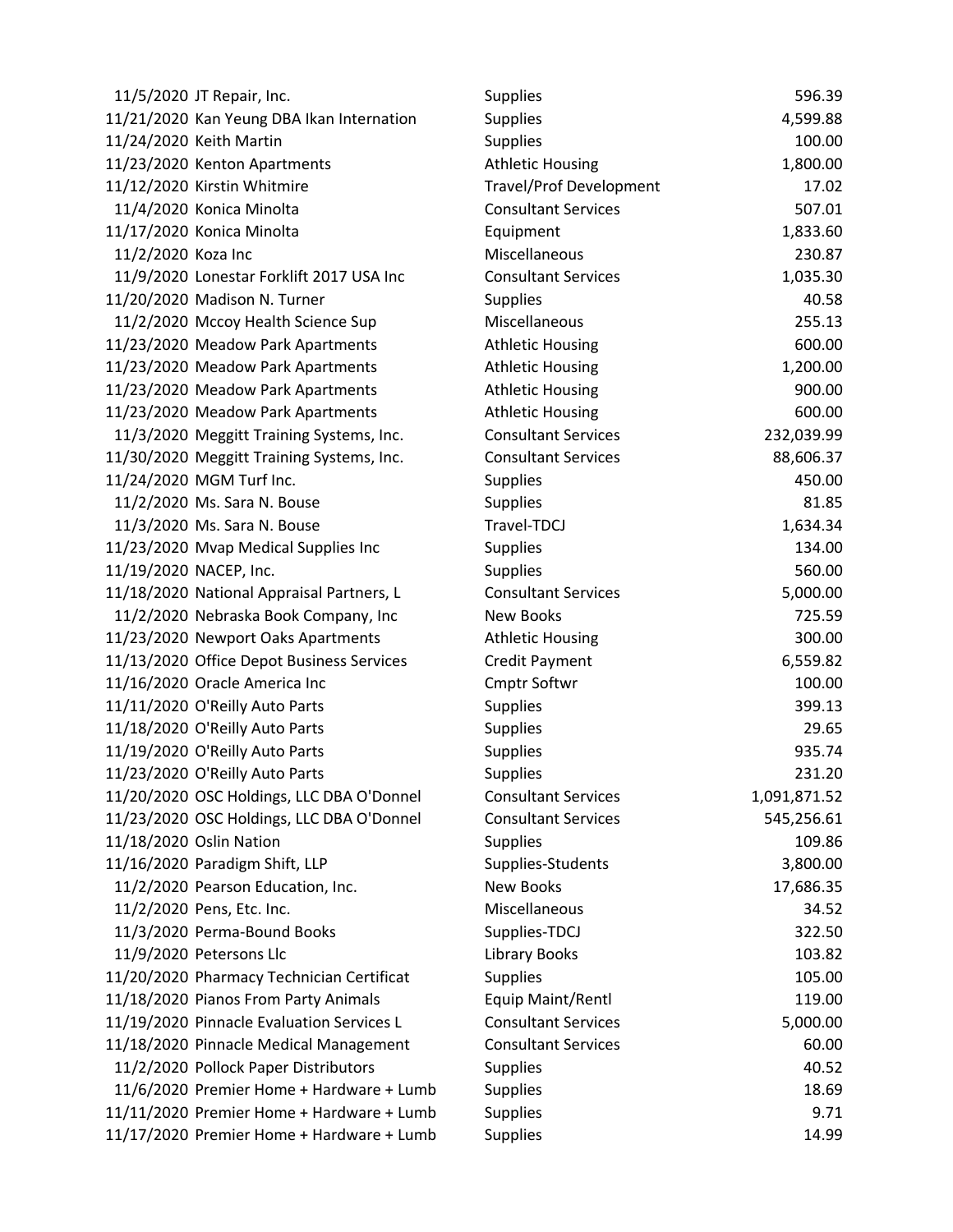|                       | 11/18/2020 Premier Home + Hardware + Lumb | Supplies                         | 4,103.19  |
|-----------------------|-------------------------------------------|----------------------------------|-----------|
|                       | 11/23/2020 Premier Home + Hardware + Lumb | <b>Supplies</b>                  | 11.71     |
|                       | 11/23/2020 Proenergy Partners Lp          | Gas                              | 3,203.89  |
|                       | 11/19/2020 Rebecca McClain                | <b>Supplies</b>                  | 35.94     |
|                       | 11/4/2020 Redrock Software, Corp          | <b>Supplies</b>                  | 974.00    |
|                       | 11/2/2020 Redshelf Inc                    | All Inclusive Book Purchases     | 9,785.18  |
|                       | 11/20/2020 Redshelf Inc                   | All Inclusive Book Purchases     | 6,364.86  |
|                       | 11/10/2020 Respironics, Inc.              | Equip Maint/Rentl                | 30.00     |
|                       | 11/30/2020 Rice & Gardner Consultants, In | <b>Consultant Services</b>       | 19,614.00 |
|                       | 11/6/2020 RMB Management, LLC DBA Corest  | <b>Consultant Services</b>       | 96,289.20 |
|                       | 11/4/2020 Robert Ferrilli LLC             | <b>Consultant Services</b>       | 866.25    |
|                       | 11/12/2020 Robert Ferrilli LLC            | <b>Consultant Services</b>       | 701.25    |
|                       | 11/18/2020 Robert Ferrilli LLC            | <b>Consultant Services</b>       | 288.75    |
|                       | 11/30/2020 Robert Ferrilli LLC            | <b>Consultant Services</b>       | 123.75    |
|                       | 11/12/2020 Ronny Phillips                 | <b>Travel Advances</b>           | 449.28    |
|                       | 11/13/2020 Rush Truck Centers of Texas, L | Public Info                      | 3,138.05  |
| 11/16/2020 Sal Loya   |                                           | <b>Consultant Services</b>       | 150.00    |
|                       | 11/30/2020 Scott Studies LLC DBA RadioMus | <b>Supplies</b>                  | 3,400.00  |
|                       | 11/30/2020 Screenvision                   | Advert/Recruitng                 | 832.00    |
| 11/4/2020 SDMS        |                                           | <b>Supplies</b>                  | 200.00    |
|                       | 11/30/2020 Simtronics Corp.               | Cmptr Softwr                     | 80,000.00 |
|                       | 11/6/2020 Smarketing Business Systems     | <b>Supplies</b>                  | 4,305.00  |
|                       | 11/12/2020 Sosina Peterson                | <b>Travel-Prof Devel Faculty</b> | 95.00     |
| 11/18/2020 Sparkletts |                                           | <b>Credit Payment</b>            | 221.77    |
|                       | 11/13/2020 Spectrum Corp                  | <b>Field Maintenance</b>         | 425.04    |
| 11/18/2020 Spok, Inc. |                                           | <b>Consultant Services</b>       | 203.62    |
|                       | 11/10/2020 Stanton's Shopping Center      | Fuel                             | 28.00     |
|                       | 11/3/2020 Steeplechase Apartments         | <b>Athletic Housing</b>          | 600.00    |
|                       | 11/3/2020 Steeplechase Apartments         | <b>Athletic Housing</b>          | 600.00    |
|                       | 11/3/2020 Steeplechase Apartments         | <b>Athletic Housing</b>          | 900.00    |
|                       | 11/10/2020 Suretec Insurance Company      | Inst'l Insurance                 | 50.00     |
|                       | 11/6/2020 Sweetwater Sound                | <b>Supplies</b>                  | 1,575.64  |
|                       | 11/18/2020 Swift River Online Learning    | <b>Supplies</b>                  | 2,850.00  |
| 11/24/2020 TASB       |                                           | <b>Association Fees</b>          | 500.00    |
|                       | 11/20/2020 Texan Floor Service, Inc. Dba  | <b>Supplies</b>                  | 3,032.52  |
|                       | 11/9/2020 The Bank of New York Mellon     | <b>Bank Charges</b>              | 1,000.00  |
| 11/12/2020 The Facts  |                                           | <b>Supplies</b>                  | 402.50    |
|                       | 11/10/2020 The Kroger Company             | <b>Supplies</b>                  | 856.01    |
|                       | 11/3/2020 True Colors International       | <b>Travel/Prof Development</b>   | 1,642.86  |
|                       | 11/4/2020 TSP Specialty Products, Ltd.    | <b>Consultant Services</b>       | 99,809.00 |
|                       | 11/13/2020 TXU Energy                     | Electricity                      | 51,932.20 |
|                       | 11/9/2020 US Bank Voyager Fleet Systems   | Fuel                             | 1,113.40  |
|                       | 11/6/2020 Verizon Wireless                | <b>Supplies</b>                  | 4,448.64  |
|                       | 11/6/2020 Verizon Wireless                | <b>Supplies</b>                  | 373.92    |
|                       | 11/11/2020 Vertical Transportation Servic | <b>Consultant Services</b>       | 1,009.41  |
|                       | 11/20/2020 Vertical Transportation Servic | <b>Consultant Services</b>       | 618.00    |
| 11/30/2020 Walmart    |                                           | <b>Supplies</b>                  | 554.30    |